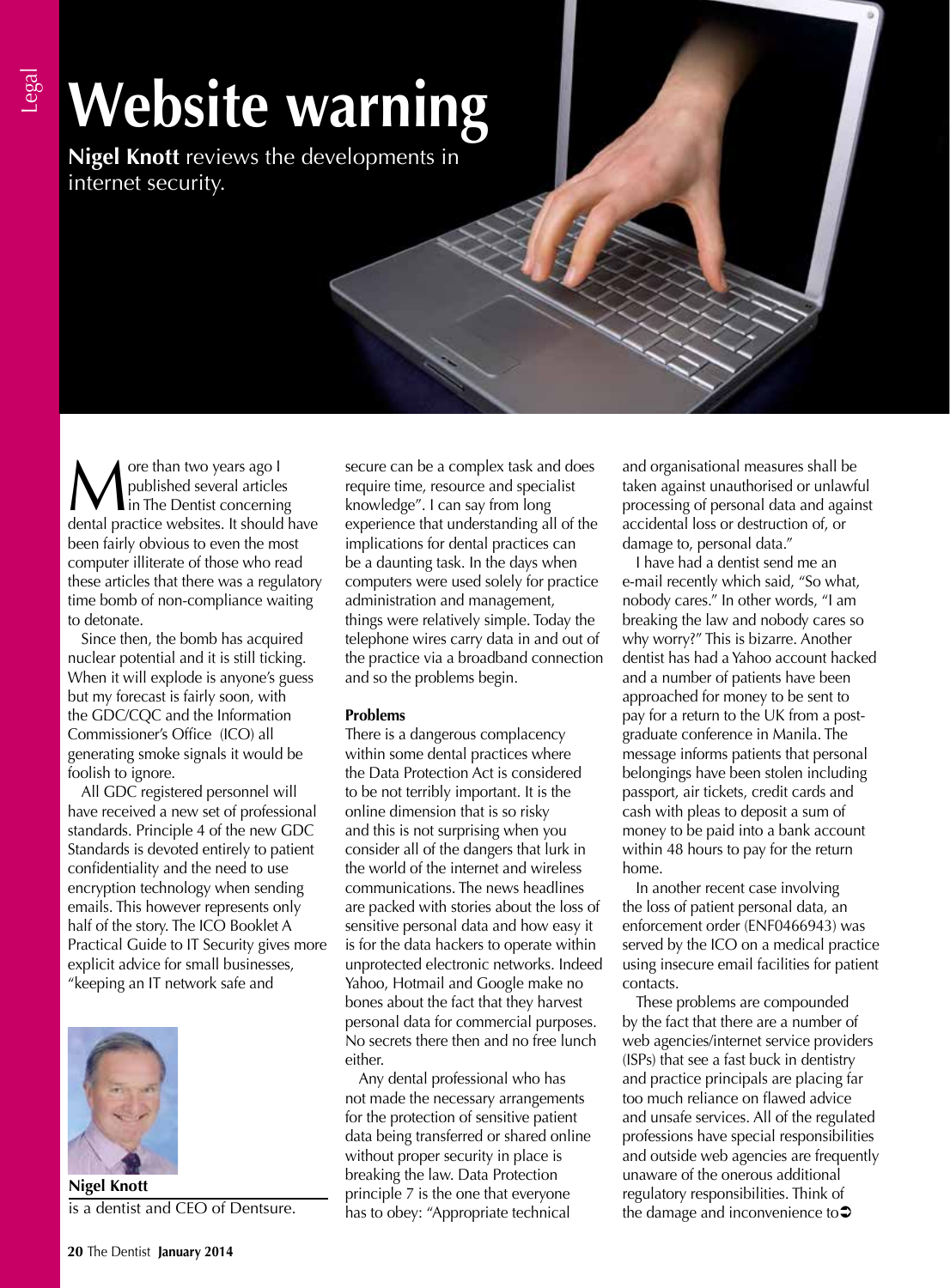your practice if you lose your website presence, your e-messaging facility or even your internet connection.

What baffles me is the fact that there are no healthcare industry standards in place as an example of what needs to be done for the protection of sensitive patient data transfers online. The payment card industry issues very detailed measures that must be made for consumer protection and these are confirmed by the routine presence of padlocked green bar/https:// website address access codes. I have first hand experience of website agencies/ISPs operating in the dental field which are breaking the law. Some are not even registered with the ICO and the same comment applies to about 10 per cent of dental practices.

Dental practice websites are becoming the subject of much greater scrutiny as there are so many regulatory issues that range from advertising standards, website security, e-messaging security and a raft of GDC regulatory requirements. Have you ever analysed the risks not only of having sensitive patient data going astray arising from a criminal act but also the dangers of your web agency breaking the law as well?

How many web agencies/ISP's operating in the dental field are made the subject of a legally binding contractual agreement set down in writing with very clear duties and responsibilities? Do you actually know what the status of your website is? What happens if you lose your hosting services or worse still your Uniform Resource Locator (URL or web address) and what redress do you have? Are patient data transfers (particularly specialist referrals) from your website the subject of secure encryption arrangements? These are questions you will need to answer with certainty as part of a Privacy Impact Assessment (PIA) that should be carried out at regular intervals.

It is my personal belief that before long the GDC annual registration fee will include a requirement to supply proof of ICO registration and CQC accreditation. The NHS has made it clear that no new dental contracts will be awarded to any practice without the basic ICT ingredients of the NHS Information Governance Toolkit being in place.

The task for every dental practice

principal is made even more difficult by the fact that watertight advice to help resolve the all too obvious IT risks is scarce. Expecting every GDC registrant to comply with all of the requirements of the Data Protection Act in the absence of any reliable professional advice (or funding) is unreasonable.

#### **IT challenges**

Let's start in the beginning with the ICO Notification (registration) process and the declaration of purposes.

It is good practice to name personally your data controller (this is much better than using your practice title) and publish on your website your ICO registration details with a link to the ICO register (**www.ico.org.uk/ESDWebPages/ DoSearch**) where any third party can check the veracity of the information you have provided. Patients expect your professional registration details and qualifications to be readily accessible on your website (GDC requirements) and so should details of your patient data protection arrangements. My recommendation is to publish a practice privacy policy that includes all of this information on a separate web page